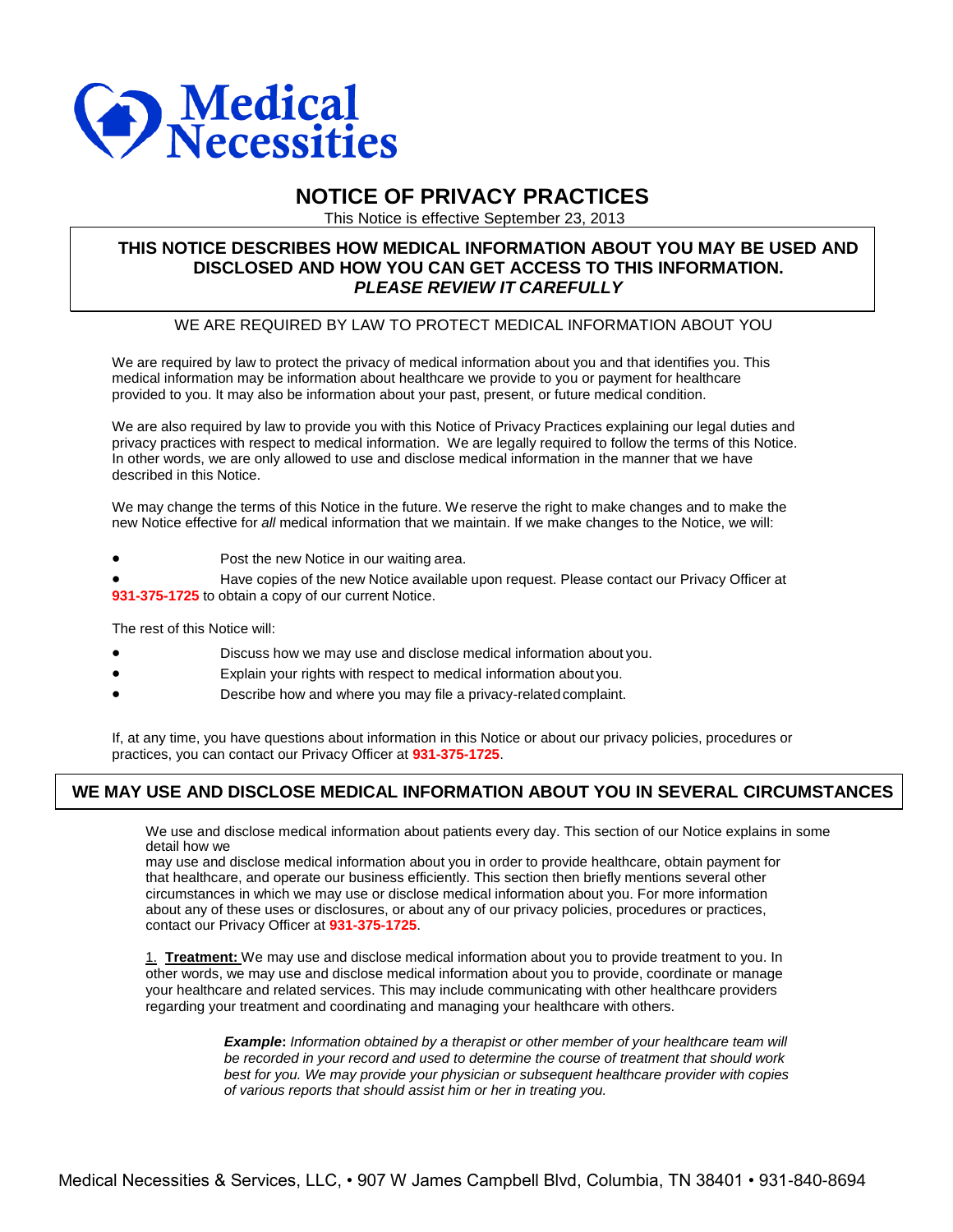2. **Payment:** We may use and disclose medical information about you to obtain payment for healthcare services that you received. This means that we may *use* medical information about you to arrange for payment (such as preparing bills and managing accounts). We also may *disclose* medical information about you to others (such as insurers, collection agencies, and consumer reporting agencies). In some instances, we may disclose medical information about you to an insurance plan *before* you receive certain healthcare services because, for example, we may need to know whether the insurance plan will pay for a particular service.

> **Example:** A bill may be sent to you or a third party payer. The information on or *accompanying the bill may include information that identifies you, as well as your diagnosis, procedures and supplies used.*

3. **Healthcare Operations:** We may use and disclose medical information about you in performing a variety of business activities that we call "healthcare operations." These "healthcare operations" activities allow us to, for example, improve the quality of care we provide and reduce healthcare costs. For example, we may use or disclose medical information about you in performing the following activities:

- Reviewing and improving the quality, efficiency and cost of care that we provide to you and our other patients.
- Cooperating with outside organizations that assess the quality of the care others and we provide, including government agencies and private organizations.
- Planning for our organization's future operations.
- Resolving grievances within our organization.
- Reviewing our activities and using or disclosing medical information in the event that control of our organization significantly changes.
- Working with others (such as lawyers, accountants and other providers) who assist us to comply with this Notice and other applicable laws.

*Example: Members of our quality improvement team may use information in your health record to assess the care and outcomes in your case and others like it. This information will then be used in an effort to continually improve the quality and effectiveness of the health care and services we provide*.

4. **Persons Involved in Your Care:** We may disclose medical information about you to a relative, close personal friend or any other person you identify if that person is involved in your care and the information is relevant to your care. If the patient is a minor, we may disclose medical information about the minor to a parent, guardian or other person responsible for the minor except in limited circumstances. For more information on the privacy of minors' information, contact our Privacy Officer at **931- 375-1725**.

We may also use or disclose medical information about you to a relative, another person involved in your care or possibly a disaster relief organization (such as the Red Cross) if we need to notify someone about your location or condition.

You may ask us at any time not to disclose medical information about you to persons involved in your care. We will agree to your request and not disclose the information except in certain limited circumstances (such as emergencies) or if the patient is a minor. If the patient is a minor, we may or may not be able to agree to your request.

5. **Required by Law:** We will use and disclose medical information about you whenever we are required by law to do so. There are many state and federal laws that require us to use and disclose medical information. For example, state law requires us to report known or suspected abuse or neglect to the Department of Social Services. We will comply with those state laws and with all other applicable laws.

6. **National Priority Uses and Disclosures:** When permitted by law, we may use or disclose medical information about you without your permission for various activities that are recognized as "national priorities." In other words, the government has determined that under certain circumstances (described below), it is so important to disclose medical information that it is acceptable to disclose medical information without the individual's permission. We will only disclose medical information about you in the following circumstances when we are permitted to do so by law. Below are brief descriptions of the "national priority" activities recognized by law. For more information on these types of disclosures, contact our Privacy Officer at **931- 375-1725**.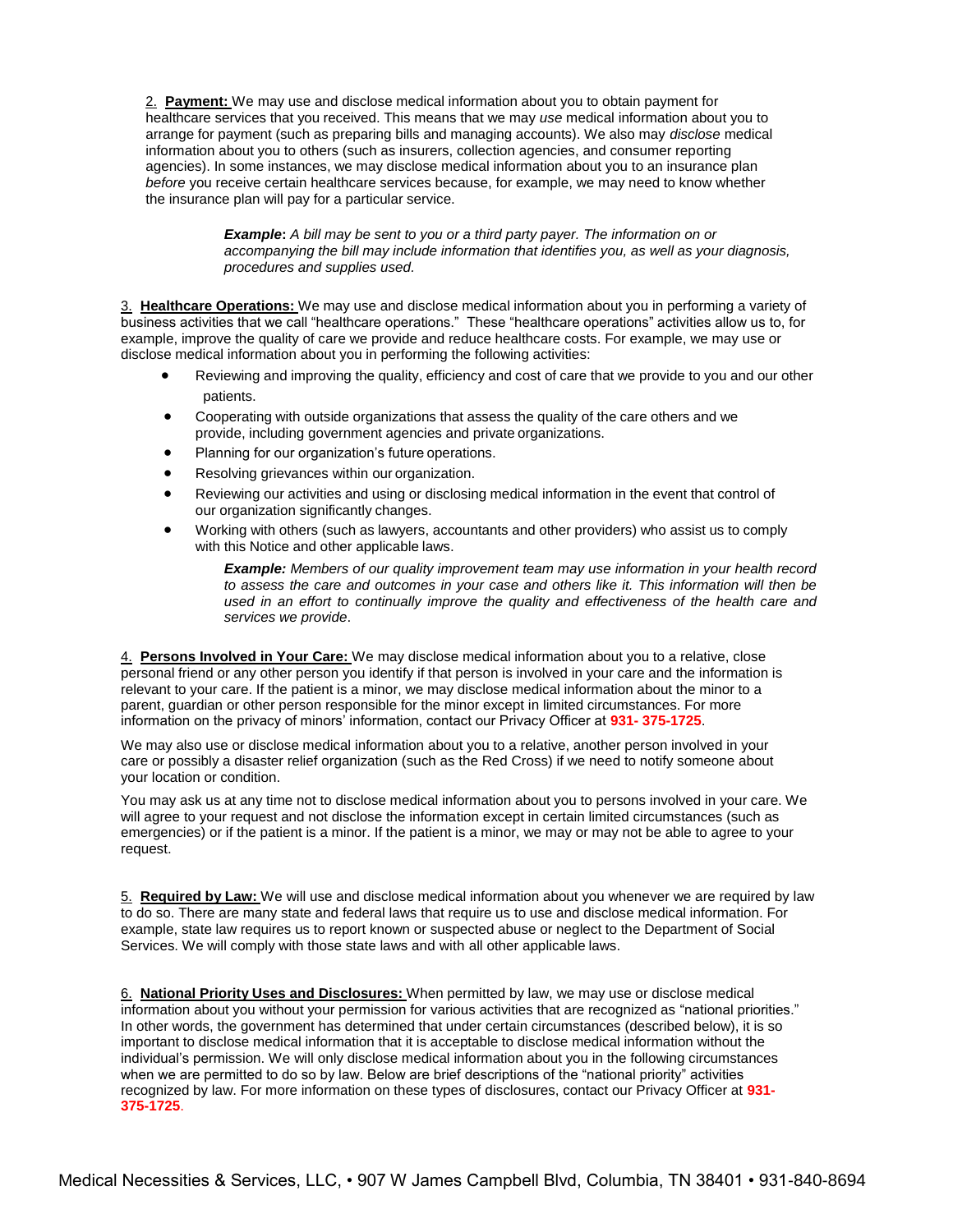- **Threat to health or safety:** We may use or disclose medical information about you if we believe it is necessary to prevent or lessen a serious threat to health or safety.
- **Public health activities:** We may use or disclose medical information about you for public health activities. Public health activities require the use of medical information for various activities, including, but not limited to, activities related to investigating diseases, reporting child abuse and neglect, monitoring drugs or devices regulated by the Food and Drug Administration, and monitoring work-related illnesses or injuries. For example, if you have been exposed to a communicable disease (such as a sexually transmitted disease), we may report it to the State and take other actions to prevent the spread of the disease.
- **Abuse, neglect or domestic violence:** We may disclose medical information about you to a government authority (such as the Department of Social Services) if you are an adult and we reasonably believe that you may be a victim of abuse, neglect or domestic violence.
- **Health oversight activities:** We may disclose medical information about you to a health oversight agency – which is basically an agency responsible for overseeing the healthcare system or certain government programs. For example, a government agency may request information from us while they are investigating possible insurance fraud.
- **Court proceedings:** We may disclose medical information about you to a court or an officer of the court (such as an attorney). For example, we would disclose medical information about you to a court if a judge orders us to do so.
- **Law enforcement:** We may disclose medical information about you to a law enforcement official for specific law enforcement purposes. For example, we may disclose limited medical information about you to a police officer if the officer needs the information to help find or identify a missing person.
- **Coroners and others:** We may disclose medical information about you to a coroner, medical examiner, or funeral director or to organizations that help with organ, eye and tissue transplants.
- **Workers' compensation:** We may disclose medical information about you in order to comply with workers' compensation laws.
- **Research organizations:** We may use or disclose medical information about you to research organizations if the organization has satisfied certain conditions about protecting the privacy of medical information.
- **Certain government functions:** We may use or disclose medical information about you for certain government functions, including but not limited to military and veterans' activities and national security and intelligence activities. We may also use or disclose medical information about you to a correctional institution in some circumstances.

7. **Authorizations:** Other than the uses and disclosures described above (#1-6), we will not use or disclose medical information about you without the "authorization" – or signed permission – of you or your personal representative. In some instances, we may wish to use or disclose medical information about you and we may contact you to ask you to sign an authorization form. In other instances, you may contact us to ask us to disclose medical information and we will ask you to sign an authorization form.

If you sign a written authorization allowing us to disclose medical information about you, you may later revoke (or cancel) your authorization in writing (except in very limited circumstances related to obtaining insurance coverage). If you would like to revoke your authorization, you may write us a letter revoking your authorization or fill out an Authorization Revocation Form. Authorization Revocation Forms are available from our Privacy Officer. If you revoke your authorization, we will follow your instructions except to the extent that we have already relied upon your authorization and taken some action.

The following uses and disclosures of medical information about you will only be made with your authorization (signed permission):

- $\Box$  Uses and disclosures for marketing purposes.
- $\Box$  Uses and disclosures that constitute the sales of medical information about you.
- $\Box$  Most uses and disclosures of psychotherapy notes, if we maintain psychotherapy notes.
- $\Box$  Any other uses and disclosures not described in this Notice.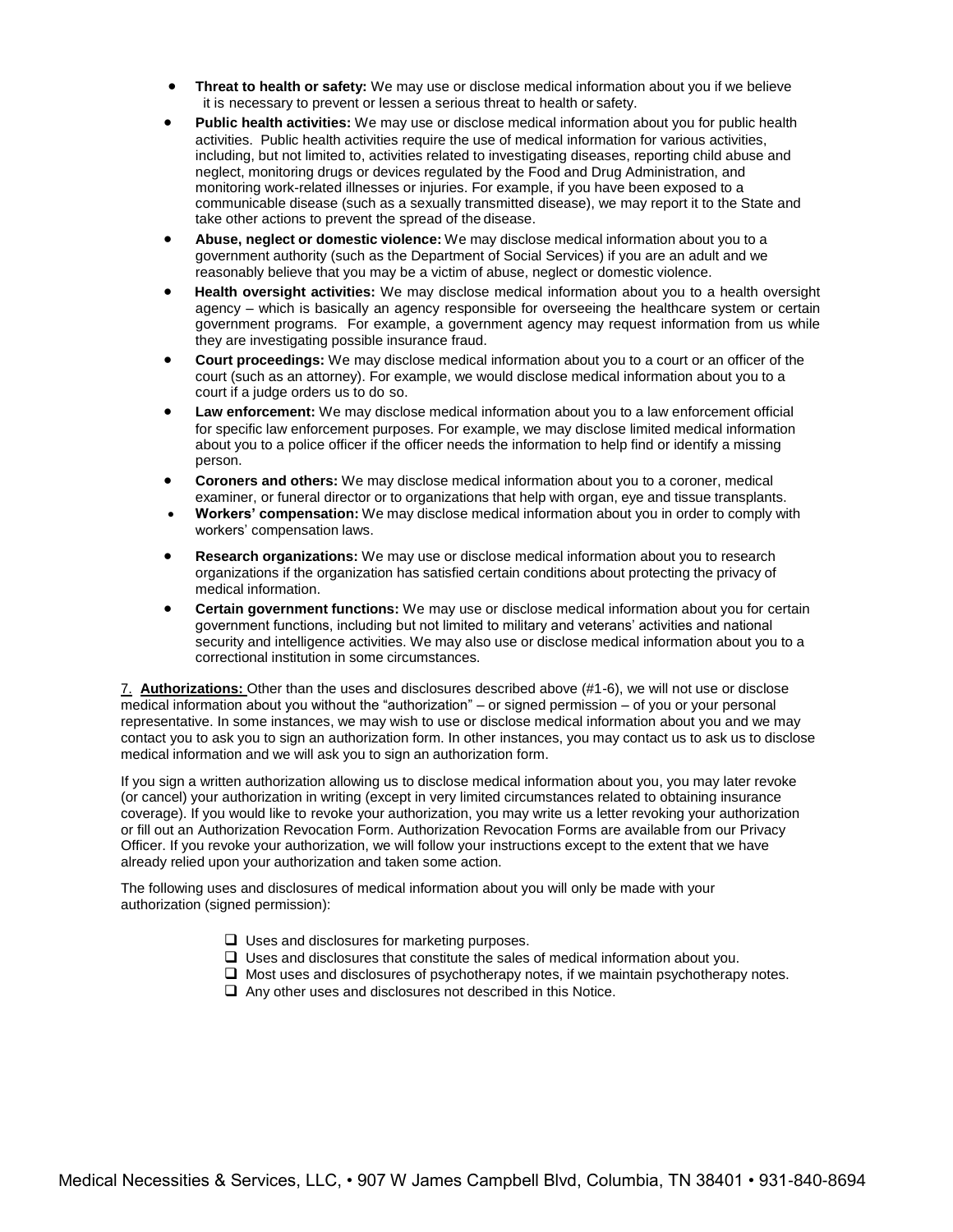### **YOU HAVE RIGHTS WITH RESPECT TO MEDICAL INFORMATION ABOUT YOU**

You have several rights with respect to medical information about you. This section of the Notice will briefly mention each of these rights. If you would like to know more about your rights, please contact our Privacy Officer at **931-375-1725**.

1. **Right to a Copy of This Notice:** You have a right to have a paper copy of our Notice of Privacy Practices at any time. In addition, a copy of this Notice will always be posted in our waiting area. If you would like to have a copy of our Notice, ask the receptionist for a copy or contact our Privacy Officer at **931-375-1725**.

2. **Right of Access to Inspect and Copy:** You have the right to inspect (which means see or review) and receive a copy of medical information about you that we maintain in certain groups of records. If we maintain your medical records in an Electronic Health Record (EHR) system, you may obtain an electronic copy of your medical records. You may also instruct us in writing to send an electronic copy of your medical records to a third party. If you would like to inspect or receive a copy of medical information about you, you must provide us with a request in writing. You may write us a letter requesting access or fill out an **Access Request Form**. Access Request Forms are available from our PrivacyOfficer.

We may deny your request in certain circumstances. If we deny your request, we will explain our reason for doing so in writing. We will also inform you in writing if you have the right to have our decision reviewed by another person.

If you would like a copy of the medical information about you, we will charge you a fee to cover the costs of the copy. Our fees for electronic copies of your medical records will be limited to the direct labor costs associated with fulfilling your request.

We may be able to provide you with a summary or explanation of the information. Contact our Privacy Officer for more information on these services and any possible additional fees.

3. **Right to Have Medical Information Amended:** You have the right to have us amend (which means correct or supplement) medical information about you that we maintain in certain groups of records. If you believe that we have information that is either inaccurate or incomplete, we may amend the information to indicate the problem and notify others who have copies of the inaccurate or incomplete information. If you would like us to amend information, you must provide us with a request in writing and explain why you would like us to amend the information. You may either write us a letter requesting an amendment or fill out an **Amendment Request Form**. Amendment Request Forms are available from our PrivacyOfficer.

We may deny your request in certain circumstances. If we deny your request, we will explain our reason for doing so in writing. You will have the opportunity to send us a statement explaining why you disagree with our decision to deny your amendment request and we will share your statement whenever we disclose the information in the future.

4. **Right to an Accounting of Disclosures We Have Made:** You have the right to receive an accounting (which means a detailed listing) of disclosures that we have made for the previous six (6) years. If you would like to receive an accounting, you may send us a letter requesting an accounting, fill out an **Accounting Request Form**, or contact our Privacy Officer. Accounting Request Forms are available from our Privacy Officer.

The accounting will not include several types of disclosures, including disclosures for treatment, payment or healthcare operations. If we maintain your medical records in an Electronic Health Record (EHR) system, you may request that include disclosures for treatment, payment or healthcare operations. The accounting will also not include disclosures made prior to April 14, 2003.

If you request an accounting more than once every twelve (12) months, we may charge you a fee to cover the costs of preparing the accounting.

5. **Right to Request Restrictions on Uses and Disclosures:** You have the right to request that we limit the use and disclosure of medical information about you for treatment, payment and healthcare operations. Under federal law, we must agree to your request and comply with your requested restriction(s) if:

- 1. Except as otherwise required by law, the disclosure is to a health plan for purpose of carrying out payment of healthcare operations (and is not for purposes of carrying out treatment); and,
- 2. The medical information pertains solely to a healthcare item or service for which the healthcare provided involved has been paid out-of-pocket in full.

Once we agree to your request, we must follow your restrictions (except if the information is necessary for emergency treatment). You may cancel the restrictions at any time. In addition, we may cancel a restriction at any time as long as we notify you of the cancellation and continue to apply the restriction to information collected before the cancellation.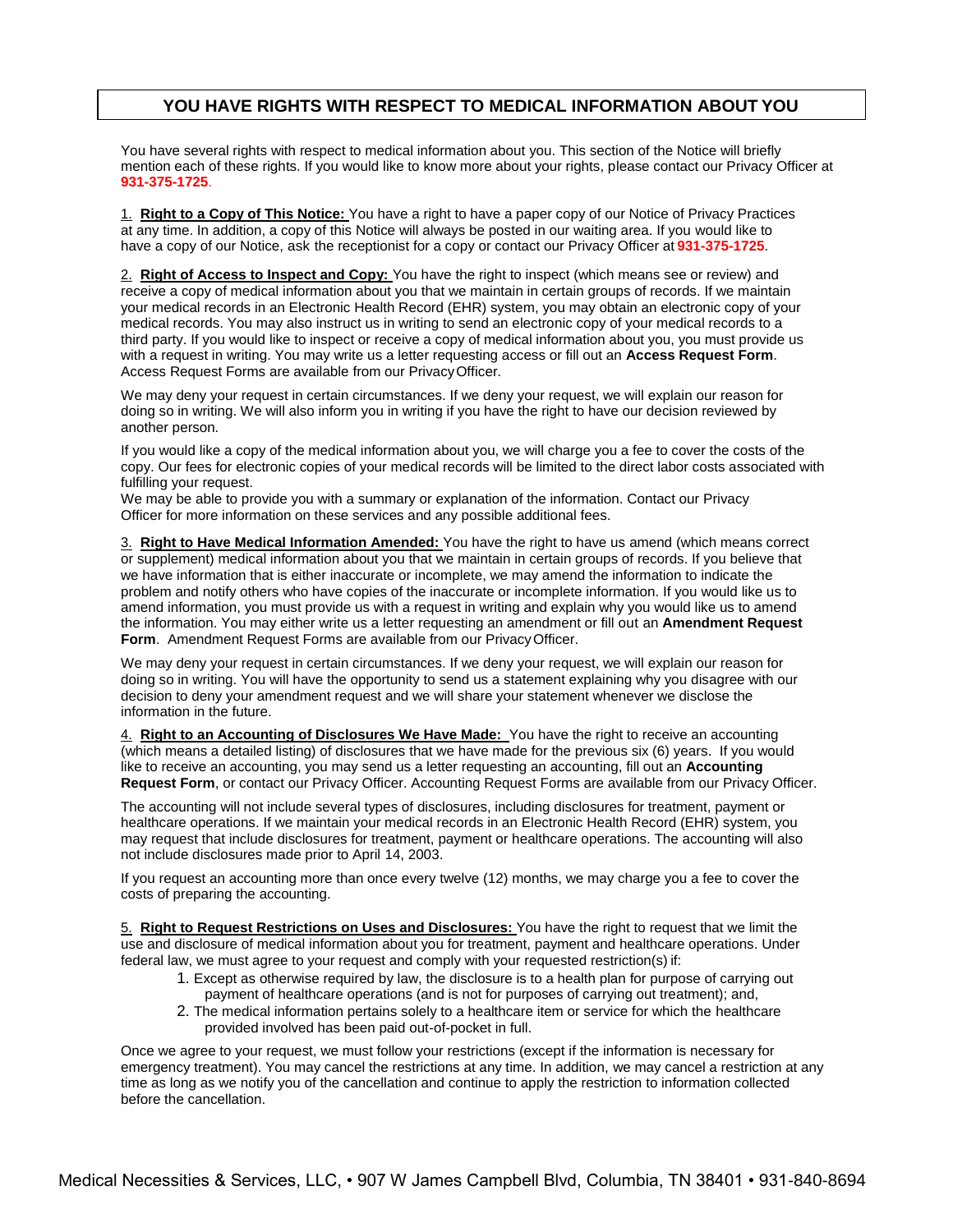You also have the right to request that we restrict disclosures of your medical information and healthcare treatment(s) to a health plan (health insurer) or other party, when that information relates solely to a healthcare item or service for which you, or another person on your behalf (other than a health plan), has paid us for in full. Once you have requested such restriction(s), and your payment in full has been received, we must follow your restriction(s).

6. **Right to Request an Alternative Method of Contact:** You have the right to request to be contacted at a different location or by a different method. For example, you may prefer to have all written information mailed to your work address rather than to your home address.

We will agree to any reasonable request for alternative methods of contact. If you would like to request an alternative method of contact, you must provide us with a request in writing. You may write us a letter or fill out an **Alternative Contact Request Form**. Alternative Contact Request Forms are available from our Privacy Officer.

7. **Right to Notification if a Breach of Your Medical Information Occurs:** You also have the right to be notified in the event of a breach of medical information about you. If a breach of your medical information occurs, and if that information is unsecured (not encrypted), we will notify you promptly with the following information:

- $\Box$  A brief description of what happened;
- $\Box$  A description of the health information that was involved;
- $\Box$  Recommended steps you can take to protect yourself from harm;
- $\Box$  What steps we are taking in response to the breach; and,
- $\Box$  Contact procedures so you can obtain further information.

8. **Right to Opt-Out of Fundraising Communications:** If we conduct fundraising and we use communications like the U.S. Postal Service or electronic email for fundraising, you have the right to opt-out of receiving such communications from us. Please contact our Privacy Officer to opt-out of fundraising communications if you chose to doso.

## **YOU MAY FILE A COMPLAINT ABOUT OUR PRIVACY PRACTICES**

If you believe that your privacy rights have been violated or if you are dissatisfied with our privacy policies or procedures, you may file a written complaint either with us or with the federal government.

#### **We will not take any action against you or change our treatment of you in any way if you file a complaint.**

To file a written complaint with us, you may bring your complaint directly to our Privacy Officer, or you may mail it to the following address:

#### **Attn: Privacy Officer Medical Necessities & Services LLC 907 W James Campbell Blvd. Columbia, TN 38401**

To file a written complaint with the federal government, please use the following contact information:

Office for Civil Rights U.S. Department of Health and Human Services 200 Independence Avenue, S.W. Room 509F, HHH Building Washington, D.C. 20201

Toll-Free Phone: 1-(877) 696-6775

Website:<http://www.hhs.gov/ocr/privacy/hipaa/complaints/index.html>

Email: [OCRComplaint@hhs.gov](mailto:OCRComplaint@hhs.gov)